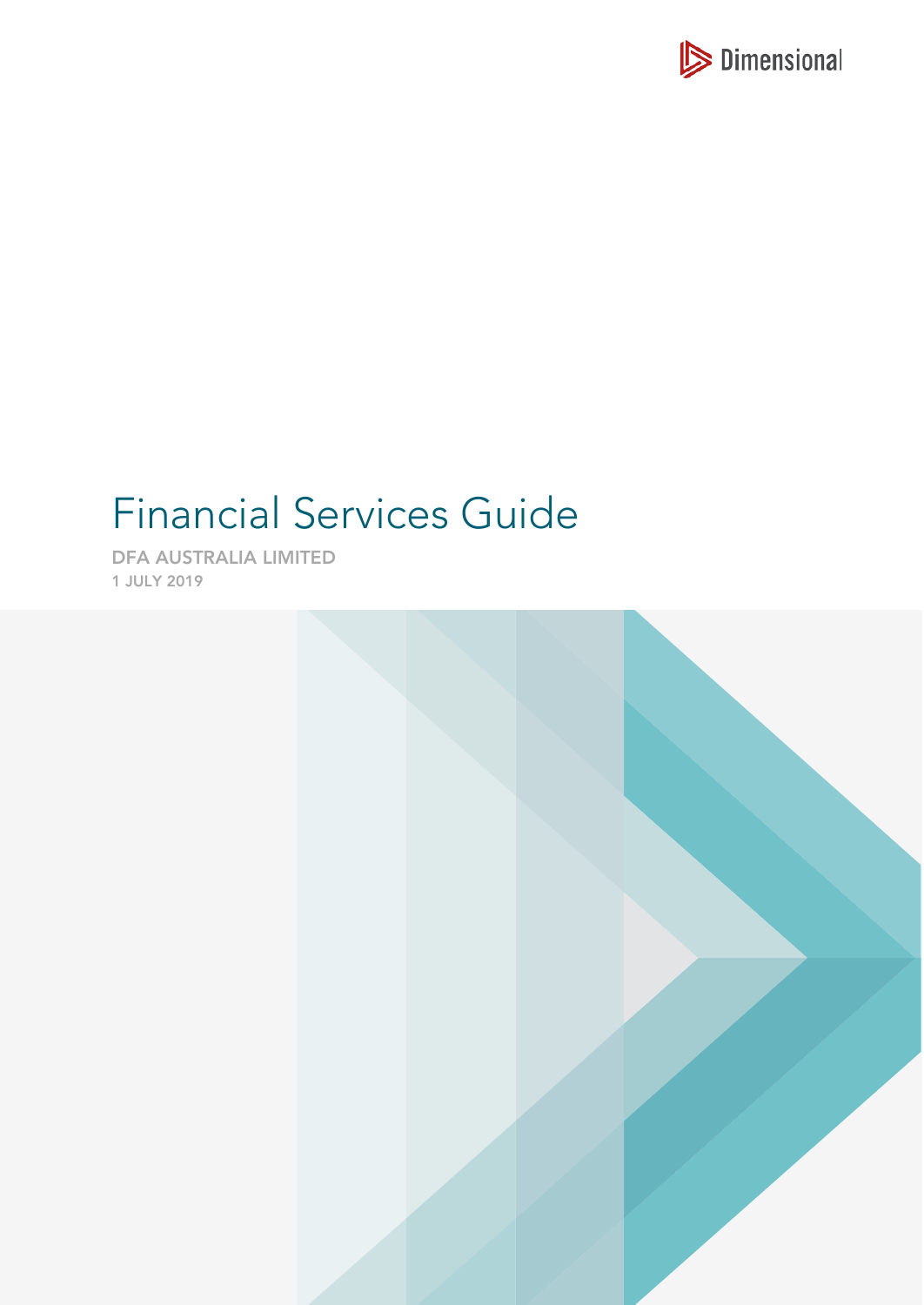

#### IMPORTANT

This Financial Services Guide (FSG) is intended to assist you in deciding whether to use any of the financial services described in this guide. The FSG relates to DFA Australia Limited (Dimensional).

The FSG contains information about:

- who Dimensional is:
- how Dimensional can be contacted:
- what financial services Dimensional is authorised to provide;
- how Dimensional, its staff and others are remunerated;
- Dimensional's relationships and associations;
- Dimensional's internal and external dispute resolution procedures, and how you can access them;
- Dimensional's professional indemnity insurance details;
- how Dimensional collects and uses personal information; and
- who is the custodian of Trust assets.

Dimensional may also provide you with Product Disclosure Statements (each a PDS) and an Additional Information Guide (AIG) for the Dimensional Wholesale Trusts (Trusts). The PDS and AIG contain information about Dimensional and the Trusts, including information about significant investment benefits and risks, the costs of investing in the Trusts, general information about significant taxation implications and other important matters relevant to making a decision to invest in the Trusts.

Key information is set out in answer to the questions below.

### WHO WILL BE PROVIDING THE FINANCIAL SERVICE TO ME?

DFA Australia Limited ABN 46 065 937 671 Level 43, Gateway 1 Macquarie Place Sydney NSW 2000 Telephone: 02 8336 7100 Facsimile: 02 8336 7197 Email: [au-invest@dimensional.com](mailto:au-invest@dimensional.com) Website: [www.dimensional.com.au](http://www.dimensional.com.au/)

Dimensional holds Australian Financial Services Licence number 238093.

If you have any questions regarding this FSG or any of the Trusts, please contact Dimensional.

## WHO IS DIMENSIONAL?

Dimensional is the Manager and Responsible Entity of the Trusts. As Responsible Entity, Dimensional is responsible for the administration and investment management of the Trusts.

Dimensional is a wholly owned subsidiary of US-based Dimensional Fund Advisors LP (Dimensional LP). Dimensional and its affiliated entities (the Dimensional Group) manage funds on behalf of investors around the world from offices in the United States, Europe, Asia and Australia.

For more than three decades, the Dimensional Group have been combining rigorous academic research with practical experience to deliver real-world investment solutions. Using this approach, Dimensional seeks to deliver investment solutions that add value through careful design, portfolio management, implementation and execution.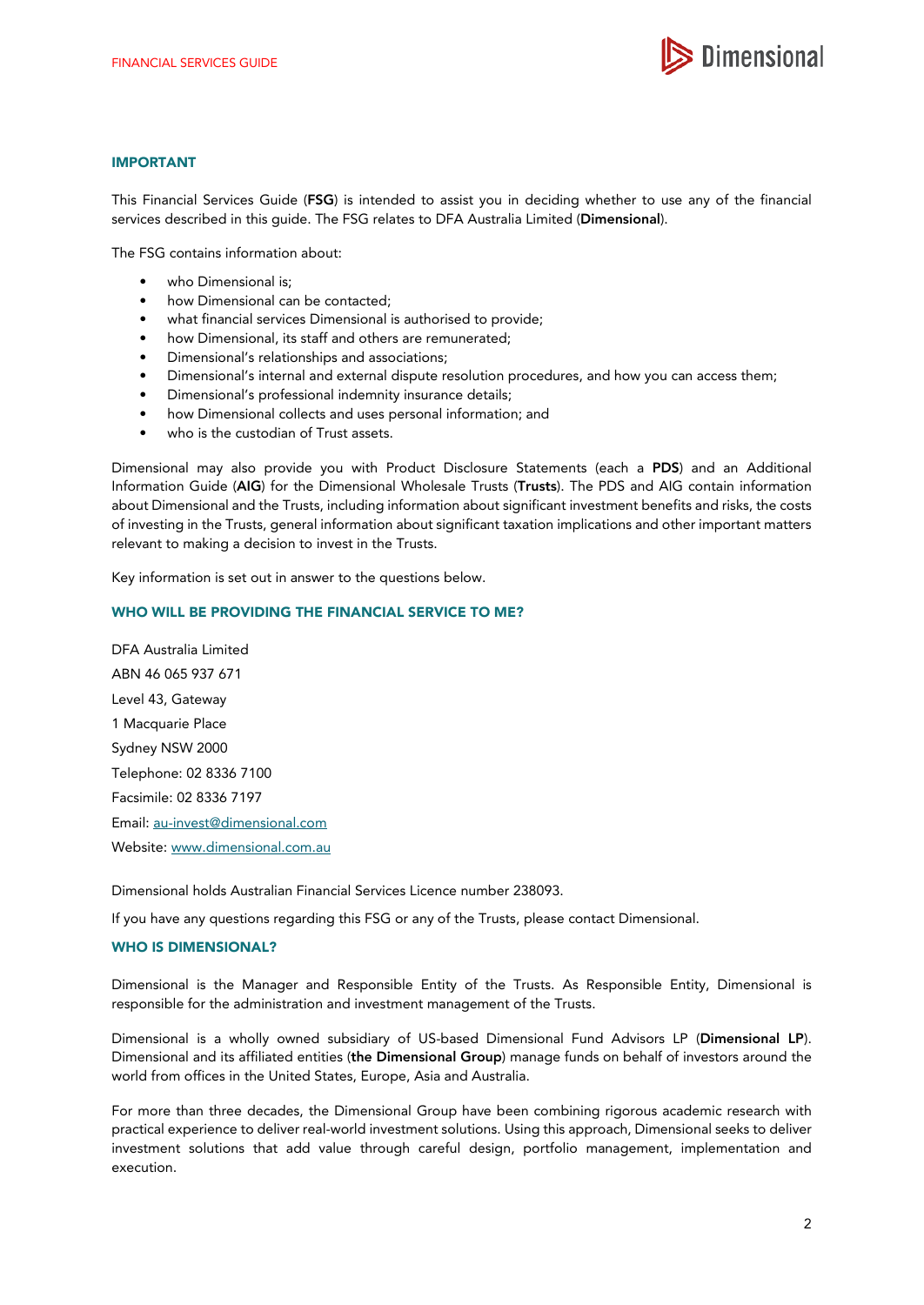

Dimensional established its Australian office in 1994 and began offering investment solutions to local investors with the opening of the Trusts in 1999.

## WHAT KINDS OF FINANCIAL SERVICES IS DIMENSIONAL AUTHORISED TO PROVIDE?

Dimensional is authorised to provide the following financial services:

- operating the Trusts as their Responsible Entity;
- dealing in units of the Trusts (being managed investment products), including issuing and redeeming Trust units;
- dealing in financial products in which the Trusts may invest, which include Australian and international securities and managed investment products, government bonds, cash investments, foreign exchange contracts and derivatives;
- financial product advice on units in the Trusts; and
- financial product advice on products in which the Trusts may invest.

Dimensional does not provide any personal advice. Personal advice is advice given in circumstances where one or more of your own objectives, financial situation and needs have been, or should have been, considered.

Dimensional believes investors should obtain financial product advice from qualified financial advisers who understand the investors' individual objectives, financial situation and investment needs.

Dimensional only provides factual information or general advice to you. You must assess whether any general advice Dimensional gives you is appropriate to act upon, in the light of your own individual objectives, financial situation and needs.

### WHO DOES DIMENSIONAL ACT FOR WHEN DIMENSIONAL PROVIDES FINANCIAL SERVICES TO ME?

Dimensional does not act for any other party when Dimensional provides financial services to you. Dimensional is responsible for the financial services provided by it or any of its representatives.

## WHAT REMUNERATION OR OTHER BENEFITS DOES DIMENSIONAL, ITS STAFF, AND RELATED ENTITIES, RECEIVE IN RESPECT OF THE PROVISION OF FINANCIAL SERVICES?

Dimensional does not charge any fees for the provision of general advice or other information concerning the Trusts and its investments.

As the Manager and Responsible Entity of the Trusts, Dimensional charges a management fee for managing and administering the Trusts which is payable out of the assets of the Trusts. The management fee charged by Dimensional is determined by reference to a percentage (not exceeding 1% per annum) of the net asset value of the various Trusts. The management costs payable out of the assets of the Trusts and reflected in the unit price include Dimensional's management fee, expense recoveries and indirect costs. These are described in detail in the current PDS and AIG for the Trusts.

Dimensional maintains a remuneration program designed to attract and retain highly skilled, qualified, and professional employees. Remuneration for employees typically includes a salary, benefits and a discretionary bonus, all of which are paid directly by Dimensional and not out of the assets of the Trusts.

Consistent with Dimensional's Risk Appetite Statement (Statement), the remuneration program is intended to help promote appropriate and sound risk management practices by not encouraging excess risk taking inconsistent with the Statement or the objectives of the investment strategies managed by Dimensional, nor impairs compliance with Dimensional's fiduciary duties to act in the best interests of investors.

Dimensional considers several factors under the remuneration program, including, but not limited to, the individual's performance, qualifications and experience, the relative value of each position within Dimensional, and the state of the compensation marketplace for each role, as well as the performance of the firm as a whole. Dimensional's remuneration program is designed to promote integrity and soundness of the financial enterprise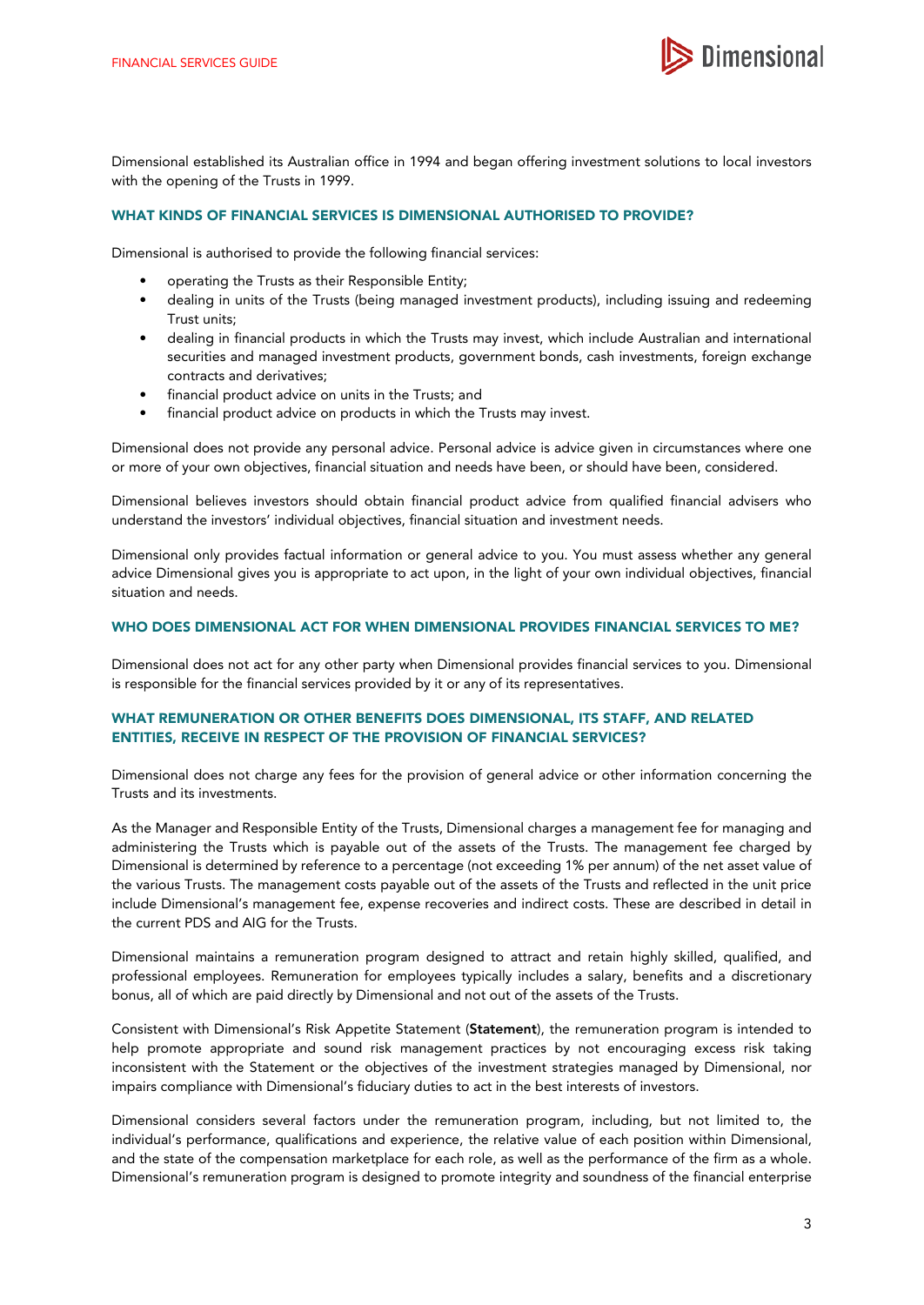

with a focus on investors' best interests and the long term sustainable success of the business. Dimensional seeks to appropriately balance fixed and variable components of total remuneration.

To attract and reward employees and offer the potential for participating in the growth of the firm over an employee's tenure, Dimensional has implemented a Long-Term Incentive Plan, where an employee may receive equity interests in Dimensional Fund Advisors LP, or its parent company. Participation in this program is not based on or related to the performance of the Trusts.

Representatives (including authorised representatives) may also receive non-monetary benefits in connection with their role with Dimensional. These benefits may include attendance at conferences, airfares and accommodation. It is not possible to quantify the benefits that a representative may receive at any given time. The amounts received are not directly attributable to any individual product or service on which the representative has advised upon or provided.

To achieve their objectives, the Trusts may gain some or all of their market exposure by investing in other funds managed by the Dimensional Group. Where a Trust invests in an underlying Dimensional Group fund, the management costs include the management costs of the underlying fund. However, should the Trust invest operating cash balances or cash collateral from securities lending arrangements in Dimensional Group funds, the management costs of that investment will be an additional cost to the Trust.

Directors and employees of Dimensional or their associated entities may from time to time invest in and hold units, or interests in units, in the Trusts or in Dimensional LP's Funds, and hold shares, or interests in shares, in Dimensional LP, or one or more of its parent holding companies, if any.

## DO ANY RELATIONSHIPS OR ASSOCIATIONS EXIST WHICH MIGHT INFLUENCE DIMENSIONAL IN PROVIDING ME WITH FINANCIAL SERVICES?

Dimensional's Investment Committee (Investment Committee) is a committee of Dimensional LP and is composed of officers and senior employees of the Dimensional Group. The Investment Committee meets on a regular basis. It reviews all investment strategies, determines approved markets and currencies for investment, sets and reviews policies and procedures and approves the addition of security types. Under agreement between Dimensional and Dimensional LP, the Investment Committee performs these functions on behalf of the Trusts.

The Dimensional Group's portfolio managers implement the policies and procedures established by the Investment Committee and make daily decisions regarding the portfolios. To achieve their objectives, the Trusts may gain some or all of their market exposure by investing in other funds managed by the Dimensional Group.

Other than being part of the Dimensional Group and benefiting from the support outlined above, Dimensional does not have any other relationships or associations which might influence it in providing you with financial products and services.

## HOW CAN I GIVE DIMENSIONAL INSTRUCTIONS?

You can contact Dimensional by using the contact details shown at the front of this FSG. Instructions can only be provided to Dimensional in accordance with the methods specified in the current PDS and AIG for the Trusts.

## WHO DO I CONTACT IF I HAVE A COMPLAINT ABOUT THE FINANCIAL SERVICES PROVIDED TO ME?

Dimensional has established procedures to reasonably ensure complaints about financial services provided by it or by its representatives are properly considered. Dimensional is committed to handling any complaint quickly and fairly.

1. If you wish to make a complaint, you can call or write to Dimensional (to the attention of the Compliance Manager) at the contact details for Dimensional set out in this FSG.